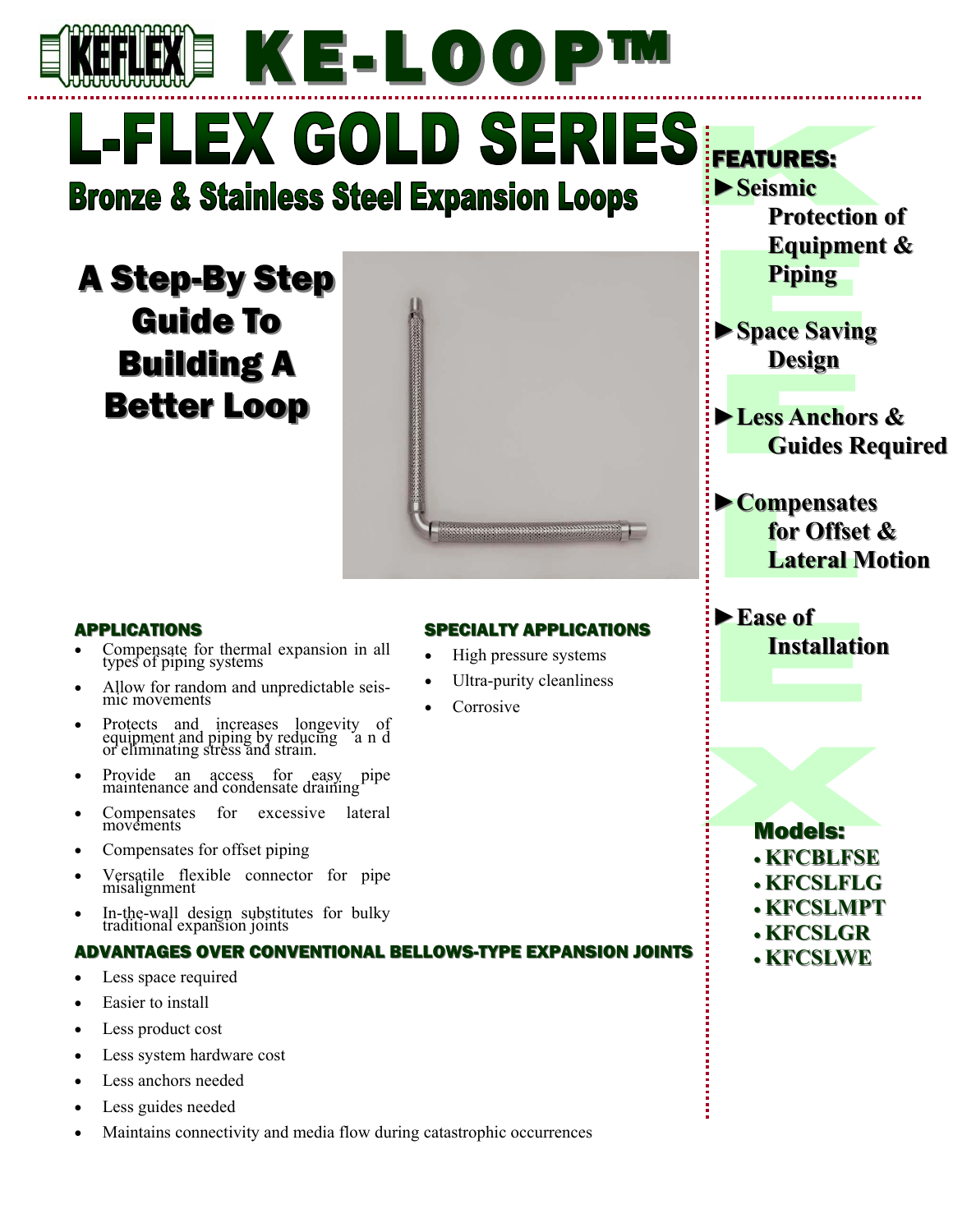### KE-LOOP™ ADVANTAGES

| <b>ADVANTAGES</b>                                          | <b>L-FLEX KE-</b><br>LOOP™ | <b>M-LOOP</b> | T-LOOP |
|------------------------------------------------------------|----------------------------|---------------|--------|
| Most Affordable                                            |                            |               |        |
| No Extra Guides Required                                   |                            |               |        |
| No Special Anchoring/Bracket System Required               |                            |               |        |
| <b>Highest Ranking Ease of Installation</b>                |                            |               |        |
| Largest Variety of Standard Materials and End Fittings     |                            |               |        |
| Reduces Effect of Torsion and Axial Motion on Flex Section |                            |               |        |
| Shortest Lead Times on Custom Sizes & Lengths              |                            |               |        |
| 100% American Manufactured (when specified)                |                            |               |        |
| <b>Installation Available</b>                              |                            |               |        |
| 5-Year Warranty Available (contact factory)                |                            |               |        |
| <b>Thermal Blanket Option</b>                              |                            |               |        |

Expansion hose loops have been designed and engineered for many years by professional annular metal hose manufacturers prior to the introduction of similar patented products. Keflex™ has the largest cumulative number of years designing and manufacturing flex hoses as well as the most extensive history and largest breadth of engineered HVAC products.

#### **COMMON MISCONCEPTIONS:**

**An extra flex section is better– NO!** A braided hose can not compensate for axial motion. In fact, applying torsion is unacceptable!

**An anchoring & bracket system is required—NO!** The flex should be allowed to move freely within its rated motion. Anchors & brackets which restrain and hold the assembly to collapsing walls and structures during seismic catastrophes defeat the purpose of a free-flexing pipe expansion loop.

**NOTE:** Although the piping system should be anchored & guided (pipe guides are required within [4] pipe diameters, both sides of flex) in accordance with accepted industry standards, adjacent guides are not required in chilled water applications if the pipe motion is controlled within the specified movements of the loops designs.

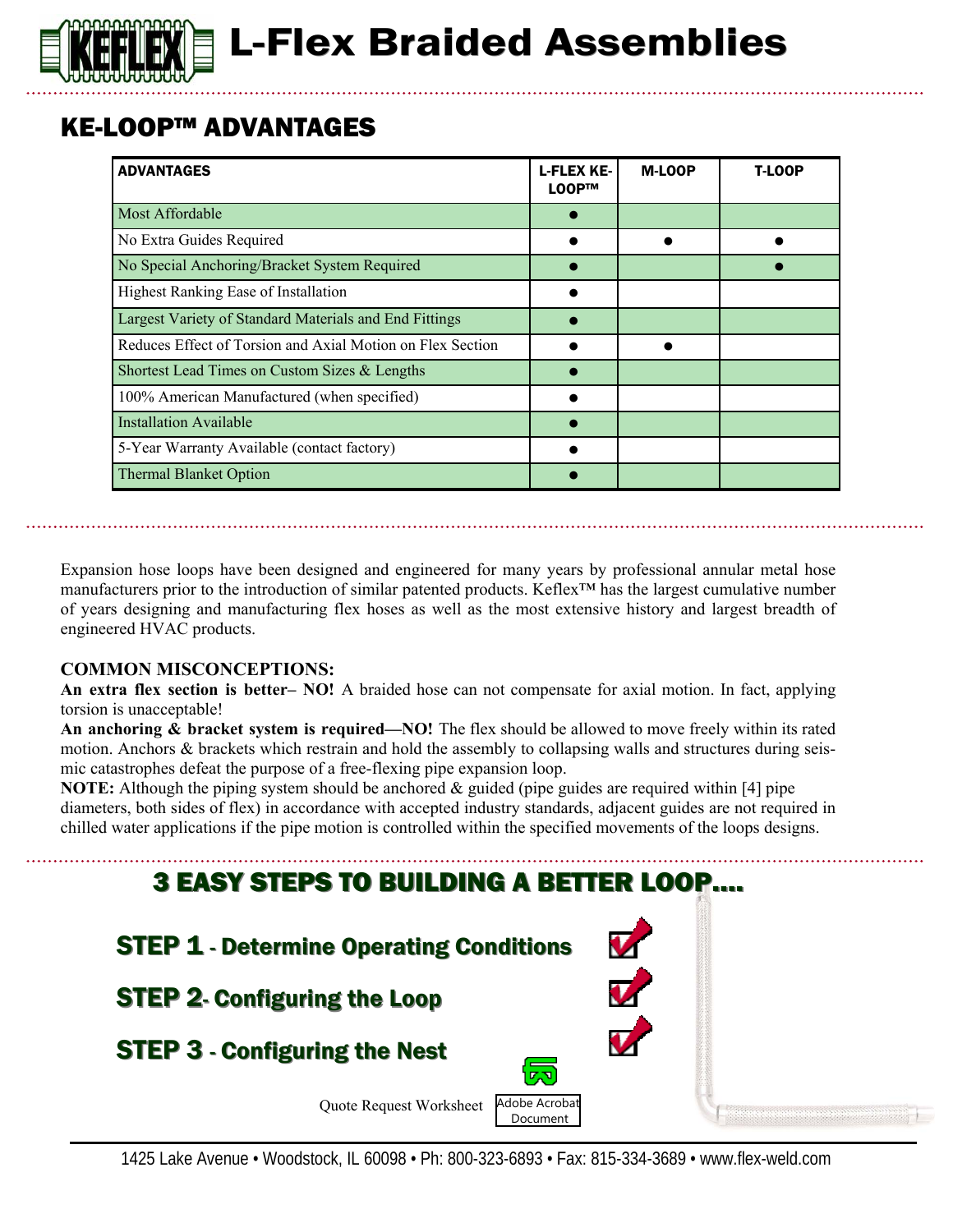## **L-Flex Braided Assemblies**

|           | KFCBLFSE                  | <b>PIPE</b><br><b>SIZE</b> | PART#                            | <b>MOVE-</b><br><b>MENT</b> | <b>OAL</b>                   | <b>PSI SINGLE</b><br><b>BRAID</b> |
|-----------|---------------------------|----------------------------|----------------------------------|-----------------------------|------------------------------|-----------------------------------|
| $\bullet$ | Female<br>Copper          | $1/2$ "                    | F004KFCBLFSE40<br>FŐŐ4KFČBLFŠE8Ő | $\frac{4}{8}$               | $24-1/8$ "                   | 520                               |
|           | <b>Sweat Ends</b>         | 3/4"                       | F006KFCBLFSE40<br>F006KFCBLFSE80 | $\frac{4}{8}$               | 20"                          | 420                               |
| $\bullet$ | <b>Bronze</b><br>Hose $&$ | 1, 22                      | F010KFCBLFSE40<br>F010KFCBLFSE80 | $\frac{4}{8}$               | $22 - 1/4$ "<br>$29 - 3/4"$  | 315                               |
|           | <b>Braid</b>              | $1 - 1/4$ "                | F012KFCBLFSE40<br>F012KFCBLFSE80 | $\frac{4}{8}$               | $24 - 1/4$ "<br>$32 - 1/4$ " | 290                               |
|           |                           | $1 - 1/2$ "                | F014KFCBLFSE40<br>F014KFCBLFSE80 | $\frac{4}{8}$               | 26<br>$34 - 3/4$ "           | 250                               |
|           |                           | 2"                         | F020KFCBLFSE40<br>F020KFCBLFSE80 | $\frac{4}{8}$               | $29 - 1/2$ "<br>$38 - 3/4$ " | 225                               |

#### KFCSLFLG

- 150# Car Steel Plat Flange
- **Stainless** Hose &

| rbon  | <b>PIPE</b><br><b>SIZE</b> | PART#                            | <b>MOVE-</b><br><b>MENT</b> | <b>OAL</b>                   | <b>PSI SINGLE</b><br><b>BRAID</b> |
|-------|----------------------------|----------------------------------|-----------------------------|------------------------------|-----------------------------------|
| te    | 2"                         | F020KFCSLFLG40<br>F020KFCSLFLG80 | $\frac{4}{8}$               | $^{26-1/8}_{34-3/8}$         | 435                               |
|       | $2 - 1/2$ "                | F024KFCSLFLG40<br>F024KFCSLFLG80 | $\frac{4}{8}$               | $28 - 7/8$ "<br>$34 - 7/8$   | 350                               |
| Steel | 3"                         | F030KFCSLFLG40<br>F030KFCSLFLG80 | $\frac{4}{8}$               | $30 - 3/8$ "<br>$38 - 1/8$ " | 325                               |
|       | 4"                         | F040KFCSLFLG40<br>F040KFCSLFLG80 | $\frac{4}{8}$               | $34 - 1/8$ "<br>$46 - 1/8$ " | 270                               |
|       | 5"                         | F050KFCSLFLG40<br>F050KFCSLFLG80 | $\frac{4}{8}$               | $37 - 3/4"$<br>$48 - 3/8$ "  | 200                               |
|       | $6$ "                      | F060KFCSLFLG40<br>F060KFCSLFLG80 | $\frac{4}{8}$               | $41 - 3/4$ "<br>$53 - 3/4$ " | 185                               |
|       | 8"                         | F080KFCSLFLG40<br>F080KFCSLFLG80 | $\frac{4}{8}$               | $46 - 1/2$ "<br>60"          | 185                               |

#### KFCSLMPT

**PIPE SIZE** 

- Schedule 40 Carbon Steel Male Pipe Threads
	- 1/2" F004KFCSLMPT40<br>F004KFCSLMPT80 4 8 19-1/2" 26-1/2" 3/4" F006KFCSLMPT40 F006KFCSLMPT80 4 8 20-5/8"<br>28-1/8" 675 1" F010KFCSLMPT40 F010KFCSLMPT80 4 8  $29 - 3/4"$ 550 1-1/4" F012KFCSLMPT40 F012KFCSLMPT80 4 8 24-1/8" 32-1/2" 510 1-1/2" F014KFCSLMPT40 F014KFCSLMPT80 4 8 25-1/4" 33-3/4" 450 2" F020KFCSLMPT40 F020KFCSLMPT80 4 8 27-3/4" 37" 435 2-1/2" F024KFCSLMPT40 F024KFCSUMPT80 4 8 30-1/2" 40-1/4" 350 3" F030KFCSLMPT40 F030KFCSLMPT80 4 8  $32"$ <br>42-1/2" 325 4" F040KFCSLMPT40 F040KFCSLMPT80 4 8 36-1/4" 47-3/4" 270 Stainless Steel Hose & Braid

PART # MOVE-

**MENT** 

**OAL PSI SINGLE** 

**BRAID** 

1050